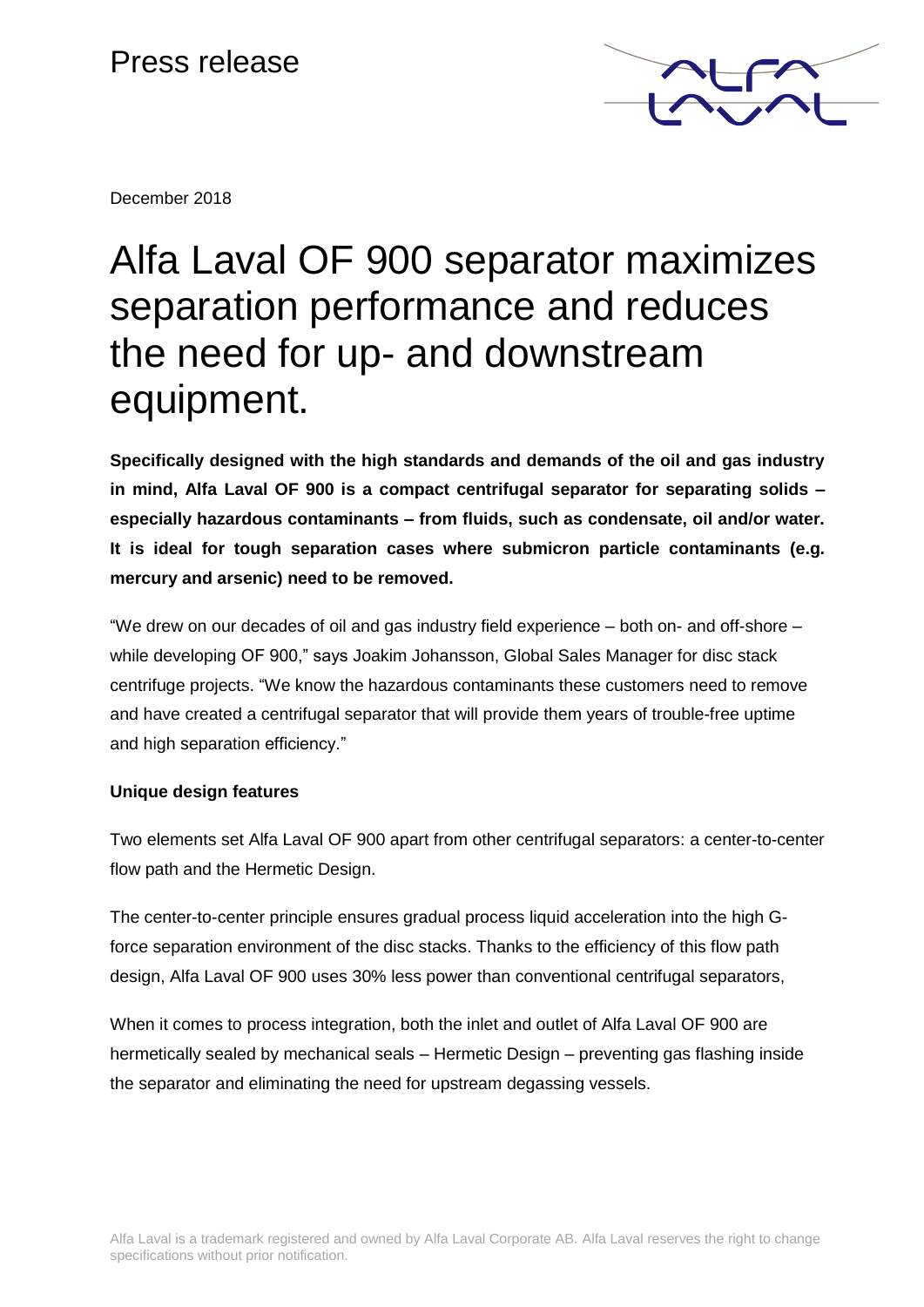"These two features are what make Alfa Laval OF 900 the optimal choice for oil and gas process integration – every operation needs an efficient separation system that also saves energy and reduces risks," remarks Joakim.

#### **Standard design features**

With regard to its overall design, Alfa Laval OF 900 is similar to other centrifugal separators, meaning it consists of a machine bottom part – housing a gear drive and lubrication system – and a top part – featuring the bowl, bowl casing with cooling jacket and outlets for separated liquids and discharged sludge.



Typical bowl drawing for a solids-ejecting separator. The details illustrated do not necessarily correspond to the separator described.

- 1. Inlet
- 2. Distributor
- 3. Disc stack
- 4. Liquid phase outlet
- 5. Sliding bowl bottom
- 6. Solids ports
- 7. Solids outlet from cyclone

To improve its long-term performance under all conditions, all of Alfa Laval OF 900 metallic parts – in contact with the process liquid – are produced from high-grade stainless steel. Equally robust are the gaskets and seals, which are made from Viton® (a brand of synthetic rubber and fluoropolymer elastomer).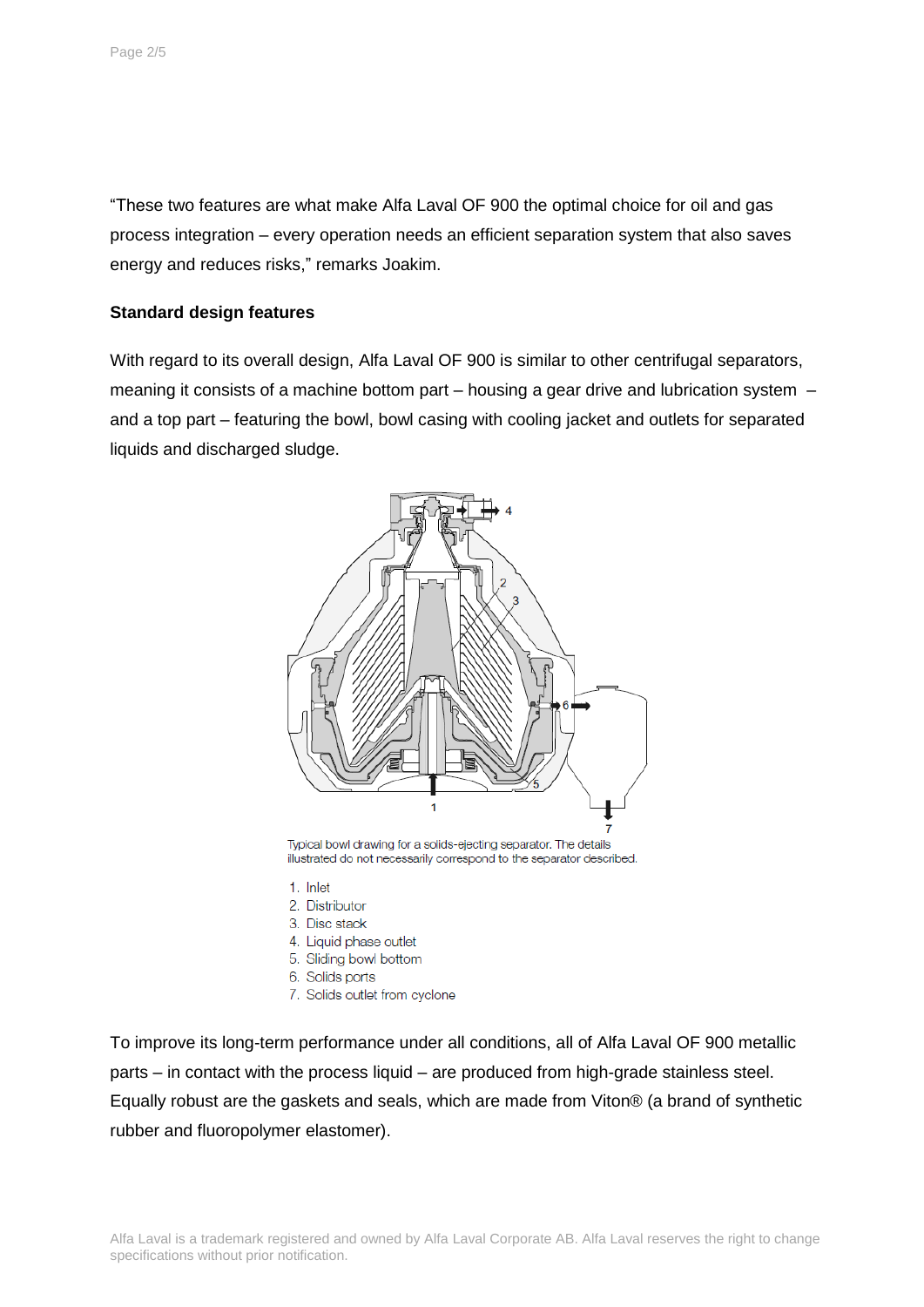Together, these components ensure that Alfa Laval OF 900 provides an extra-long lifecycle with minimal maintenance requirements.

#### **Straight-forward and thorough operation**

The operation of Alfa Laval OF 900 is incredibly efficient. The process feed enters the centre of separator bowl from the bottom, via a hollow drive spindle, creating a liquid-filled, low-shear environment.

The process liquid flow gradually accelerates into the bowl, keeping feed droplets/particles intact. This facilitates superior separation performance and greater product integrity – critical when handling emulsions or shear-sensitive particles.

Separation takes place between the bowl discs where the liquid phase moves towards the centre of the bowl and the high G-forces force the solids toward the outside of the bowl.

These solids are collected in the periphery and intermittently discharged via the discharge ports as the sliding bowl bottom moves downwards. They eventually leave the separator by way of a sludge cyclone.

"The center-to-center flow of the OF 900 ensures that hazardous contaminants are extracted from condensate streams with high efficiency and no air entrainment," explains Joakim.

Lastly, the freshly separated process liquid leaves the bowl through the hermetically sealed outlet in the top of the separator under pressure – created by an impeller – eliminating the need for downstream booster pumps, in most processes.

#### **Small size makes a big difference**

The center-to-center design with its short settling distances not only helps ensure a low holdup volume, it also keeps the footprint of the centrifuge small – especially when compared to filter and coalescing systems. The Hermetic Design – completely encapsulating the process liquid – reduces the need for upstream degassing equipment, which also helps decrease space requirements.

"We've made Alfa Laval OF 900 easy and cost effective to integrate into any process," comments Joakim. "This is particularly important when our customers are contemplating installing or replacing an existing filter system."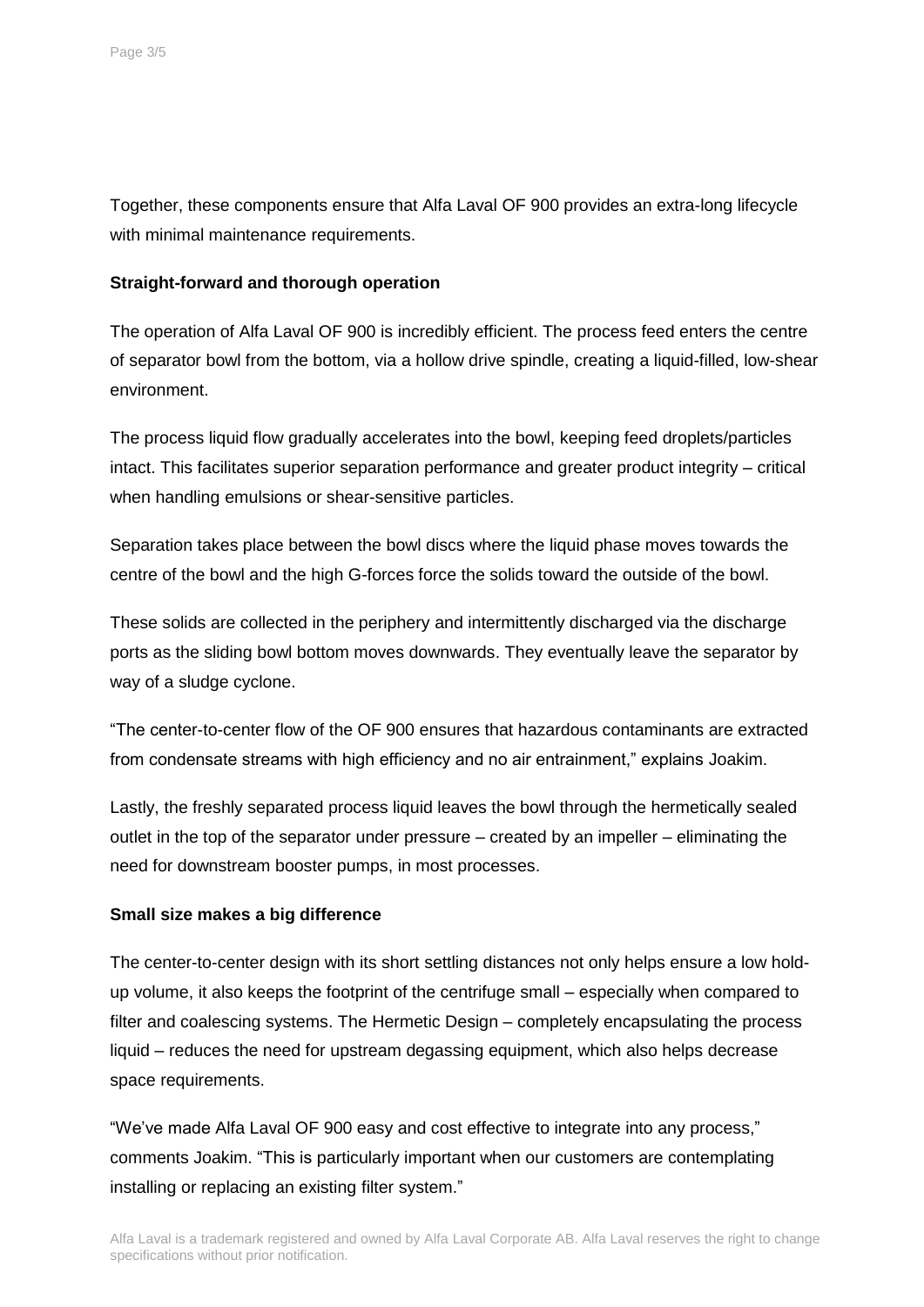### **Easier cleaning and handling**

Another clear upside of Alfa Laval OF 900, and centrifugal separators as a whole, is its ease of cleaning and maintenance.

The separator intermittently discharges solids of variable volume, which then exit the separator via a sludge cyclone. Unlike cleaning a filter, separated deposits are easily removed and disposed with minimal mess and human contact with hazardous material.

Regarding maintenance, the disc stack of the OF 900 separator has been designed to be cleaned in place (CIP), further adding to the low total cost of ownership.

"Companies looking for superior separation performance for problem feeds with submicron particle contaminants, such as mercury and arsenic, should definitely consider Alfa Laval OF 900," concludes Joakim.

To learn more about the Alfa Laval OF 900 and the complete range of centrifugal separators, visit<https://www.alfalaval.com/of>

For further information, please contact:

Joakim Johansson, M.Sc. Global Sales Manager HSS Projects, Business Unit Energy Separation Tel direct: +46 853 065 534 / Mobile: +46 733 995 534 [joakim.johansson@alfalaval.com](mailto:joakim.johansson@alfalaval.com)